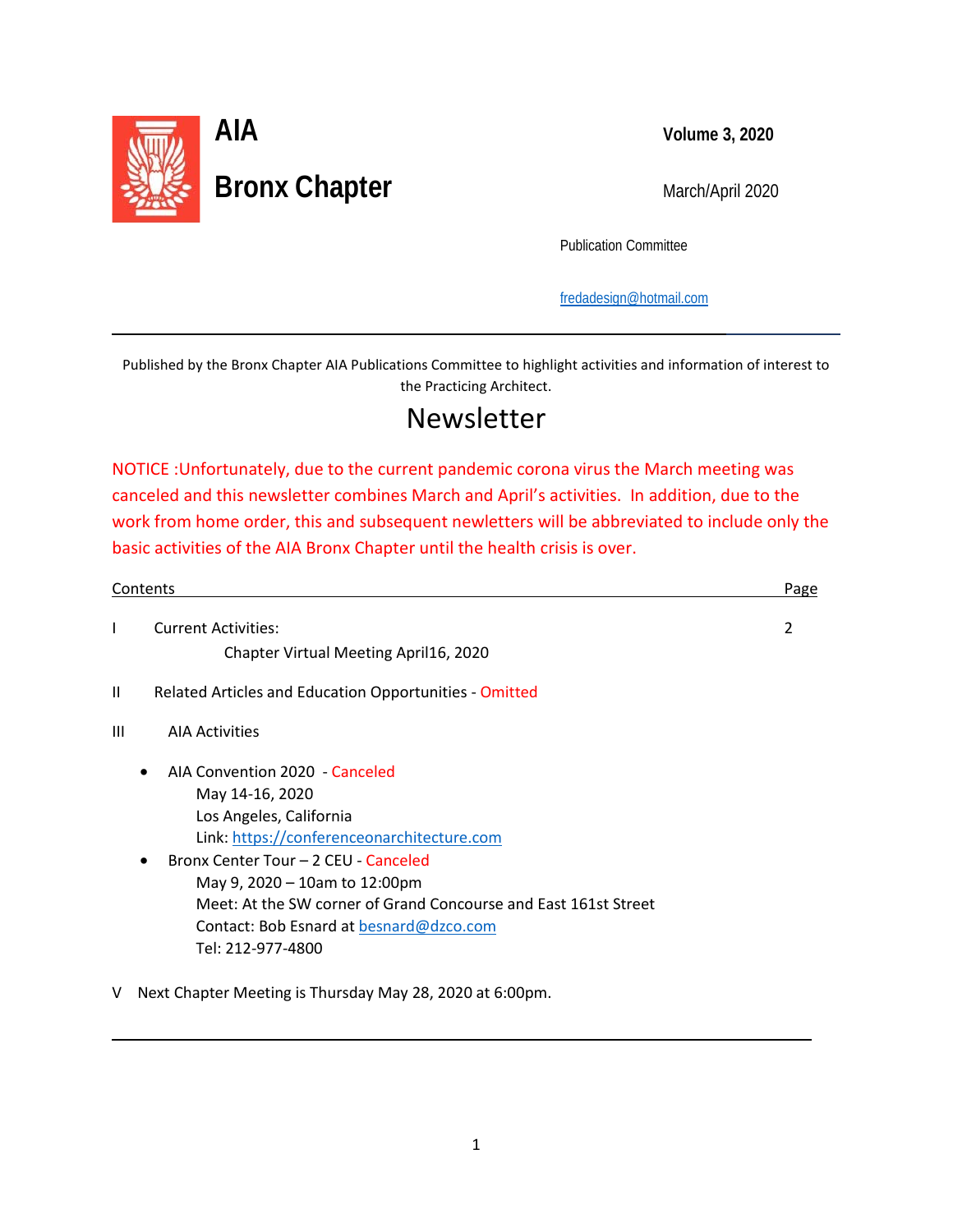### I Current Activities



APRIL 16, 2020

#### AIA BRONX CHAPTER MEETING MINUTES

Meeting began at 12:16pm

Bob Esnard Attendees:

Antonio Freda

Sara Djazayeri

Ken H. Koons, Sr.

Ken A. Koons, Jr.

Josette Matthew

Julian Misiurski

Frank Molinini

Martin Zelnik

#### **MINUTES**

1. Adoption of February minutes

This meeting is the first meeting since February due to the corona virus pandemic. There was no March meeting as the meeting venue is closed. The chapter officers suggested that until the crisis is over all meetings will be "zoom", virtual meetings. The chapter secretary organized the meeting but unfortunately, due to "inexperience" of set up and meeting participants, six members who had accepted the invitation were not able to join. Hopefully, if future meetings are virtual the "inexperience" we be solved and all will attend.

The February minutes were briefly discussed. Since members did not have copies in front of them to review, it was agreed by acclamation to accept them with members reviewing them in the next few days to indicate if any changes should be made for the record.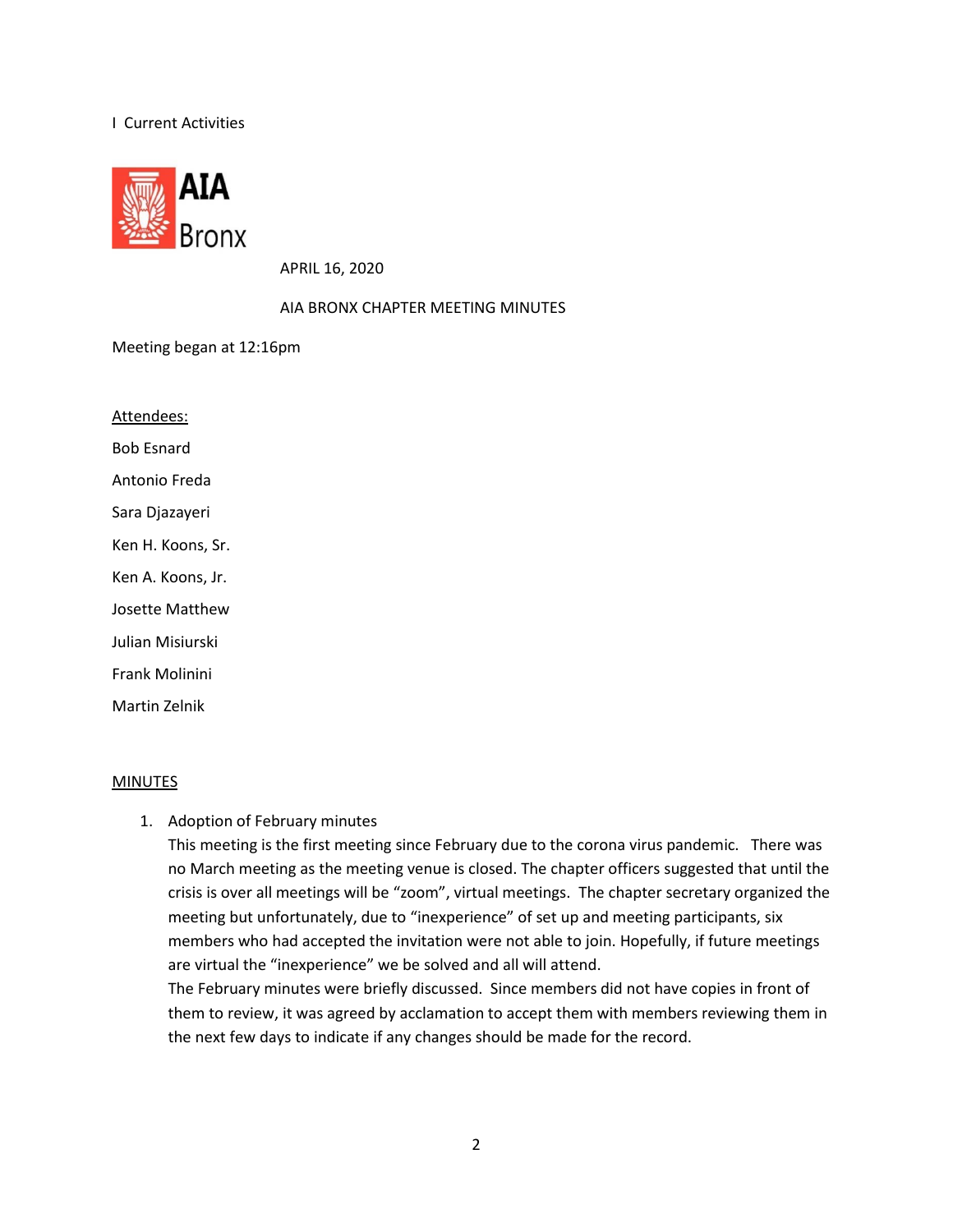2. Next meeting dates and sponsorship

The next meeting dates will be:

| May 28, 2020          | 7:00 <sub>pm</sub>  |
|-----------------------|---------------------|
| June 18, 2020         | 12:00 <sub>pm</sub> |
| Sept. 17, 2020 7:00pm |                     |
| Oct. 15, 2020 12:00pm |                     |

Members discussed the above dates and decided to leave them stay as planned, as luncheons and dinners at our meeting venue restaurant all include sponsorship seminars. The chapter has sponsorship agreements for the rest of the year's meetings. Unfortunately, as was the case with this month's meeting, the sponsor preferred to reschedule and not be part of a virtual meeting. The chapter will attempt to hold to the scheduled sponsors with seminars, but if an in-person meeting is not possible encourage them to provide the credits as part of a virtual meeting. However, if a future sponsor declines, we will reschedule them for a future in person seminar and we will attempt to secure another sponsor willing to participate in a virtual meeting.

3. Chapter committees

Education:

Sarah Djazayeri reported that the proposed educational outreach program on March 11, 2020 at PS86, in the Kingsbridge Heights section of the Bronx was **canceled** due to the increasing impact of the virus indicating that all New York City schools were to be closed. Sara organized publicity on Cable TV broadcasting from PS86. The group of students was to meet in the Bronx and then have a workshop in a Manhattan architectural firm. The idea was for students to experience a theoretical project and "work" as an architect. Sara's hope is to reschedule this wonderful event in the next school year when school resumes.

Events:

Josette Matthew also indicated that the three activities that the Events Committee was planning had to be **canceled** or postponed due to the health crisis.

**Yankees Stadium Event;** was to join forces with AIA Westchester Hudson Valley and host a second tour of Yankee Stadium, followed by attending a game. A future date will be developed when baseball is resumed and will include one 1 CEU unit for attendee credit.

**Baychester Site Visit;** This tour is of a Baychester nursing home in the Bronx with Willy Zambrano AIA, the project architect and a member of the AIA Queens Chapter. The event date will be scheduled after the crisis ends and will also include 1 CEU unit for member credit.

**Joint Networking Event**; Josette Mathew is currently a member of the AIA State Committee for Emerging Professionals (EP) and will organize a networking event for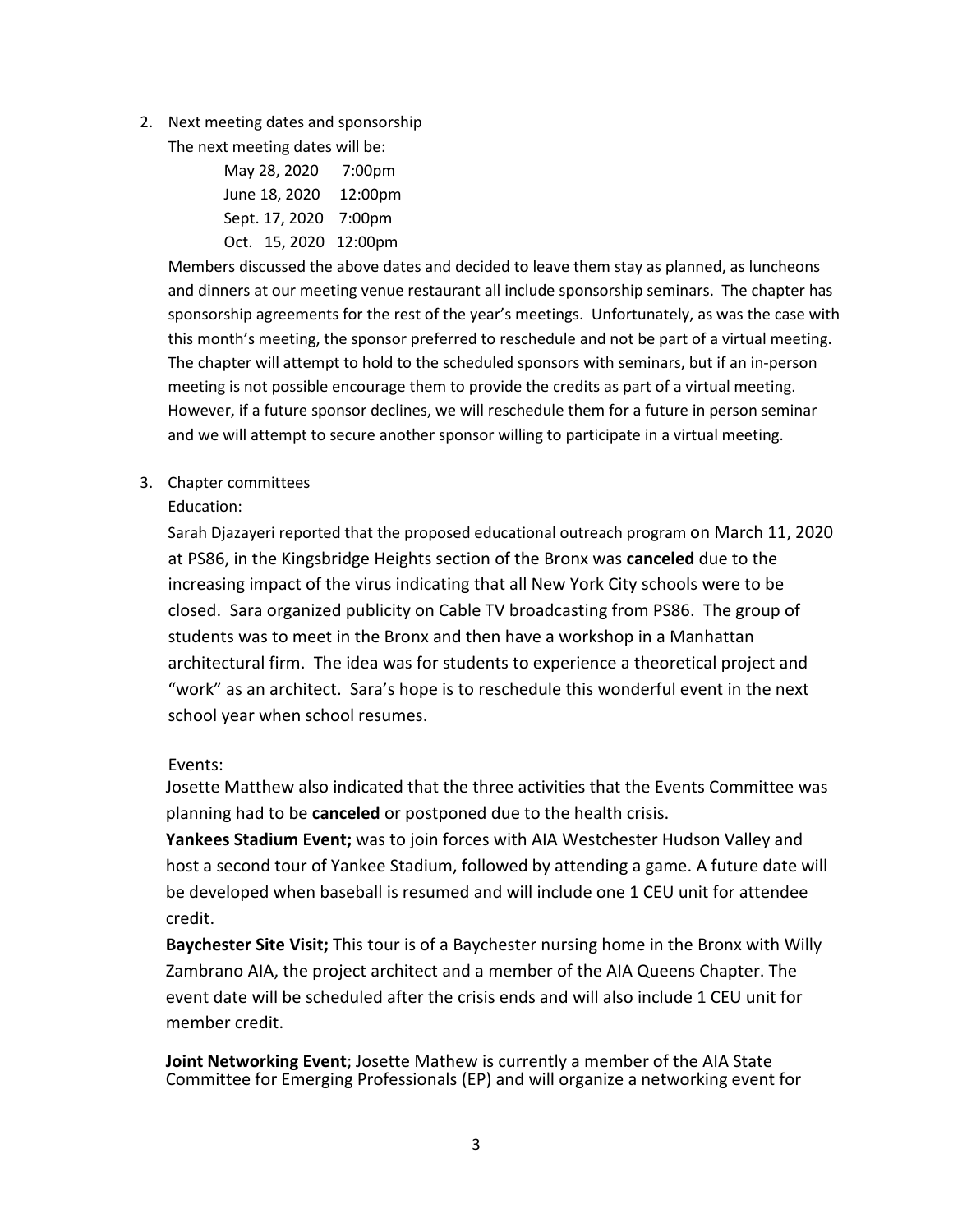newer AIA members. Frank Molinini, the Chapter's representative indicated that the last meeting in Albany was cancelled due to the health crisis. The State Committee will reschedule the meeting and planning for the Joint Networking event will also have to

Audit: Bob Esnard indicated that the Chapter's Audit Committee, consisting of the Chapter's President, Vice President and Secretary, are required by National AIA to quarterly review the Bronx Chapter financials. This year's first quarter audit may be a little late due to the health crisis. The paper statement from our bank was sent through the mail to our Treasurer's closed office and was delayed. However, the committee will shortly be able to perform its' work, assuring the chapter that the financials will be consistent with the adopted 2020 budget and that the Chapter continues to operate with a surplus.

## 4. NYC – DOB

Due to the pandemic virus, the Department of Buildings has promulgated several urgent directives and bulletins over the last few weeks concerning the construction industry in terms of; filing for projects getting approvals and permits as well as safety requirements for ongoing construction. Tony Freda reviewed some of the rules and highlighted the fact that the DOB's staff continues to work, but mostly electronically. Construction is allowed only for the safety of the public, construction employees and must be limited to "essential construction". The only work permitted must be; related to protecting the public, governmental infra -structure, or affordable housing. All other work is to be completed, stopped or suspended until the health crisis is over.

All new work deemed nonessential will be disapproved or delayed until the crisis passes.

**5.** Information Cloud:

The National AIA has requested that all Chapters develop a "Cloud" to store all Chapter information and documents in a secure way and be accessible to members. After a short discussion, Josette Mathew volunteered to work on the Chapter cloud. She will contact National AIA and review what other Chapters have done to develop our cloud to be at the "level" of operation required by National AIA**.** 

6. Continuing Education:

The Bronx Chapter's Spring Tour of the Bronx Civic Center scheduled to take place on Saturday May 9, 2020 was **canceled** as well, due to the pandemic virus. This tour of the Bronx was to be co-sponsored by the Bronx County Historical Society. Lloyd Ultan the Bronx County Historian and Julian Misiurski of the Chapter, were to lead the tour for 2- CEU credits. This tour will be rescheduled for early fall.

7. Chapter Directory:

E&M Consulting a private marketing company has proposed that they will publish and